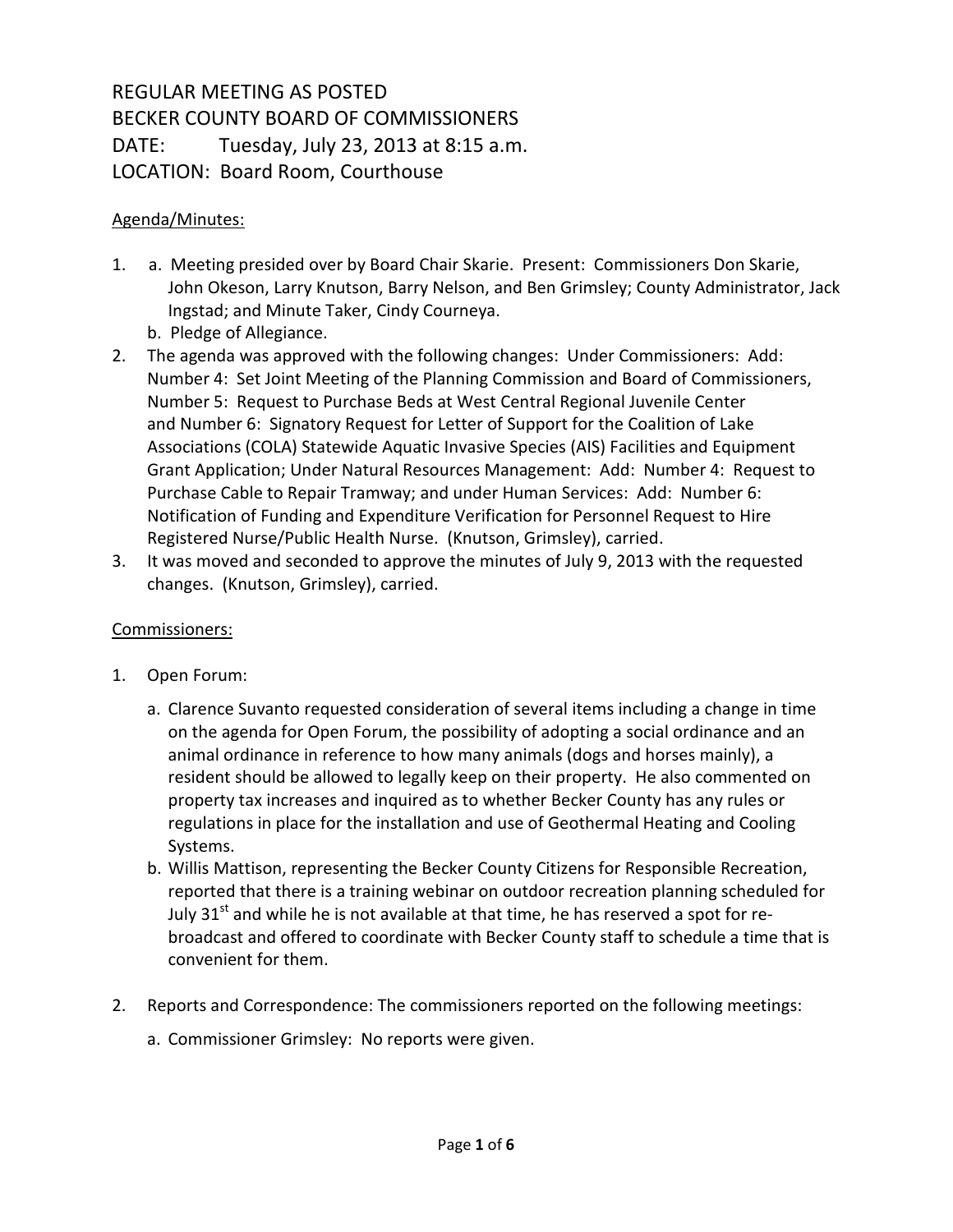- b. Commissioner Okeson: Aquatic Invasive Species (AIS) Advisory Panel, Highway Committee, Public Works Facility Meeting with Becker County staff, Detroit Lakes/Becker County Airport Committee, Economic Development/Housing Authority, and West Central Regional Juvenile Center.
- c. Commissioner Knutson: Environmental Affairs Committee, MN Department of Human Services and White Earth Nation, and Natural Resources Committee.
- d. Commissioner Nelson: Natural Resources Committee, Public Works Facility Meeting with Becker County staff, Highway Committee, and Becker County Soil and Water Conservation District.
- e. Commissioner Skarie: Environmental Affairs Committee, MN Department of Human Services and White Earth Nation, Review Board meetings, West Central/Land of the Dancing Sky Area Agency on Aging, , Becker County Children's Initiative, Lakeland Mental Health, and Becker County Fair Board.
- 3. Appointments: There were none.
- 4. It was moved and seconded to approve the joint meeting of the Planning Commission and Becker County Board of Commissioners for Tuesday, July 30, 2013 at 10:00 a.m., in the First Floor Board Room of the Courthouse, to consider the request by Sherlene Williams to amend an existing Conditional Use Permit (Document #400269) to include overnight camping and overnight parking for the "WE Fest Concerts". (Knutson, Okeson), carried.
- 5. It was moved and seconded to approve the Annual West Central Regional Juvenile Center Cooperative Annual Agreement for calendar year 2014, for the use of the juvenile detention facility at the West Central Regional Juvenile Center, and for the purchase of 3.5 beds, at a total cost of \$269,500, as outlined in said agreement. (Okeson, Nelson), carried.
- 6. It was moved and seconded to approve the letter of support to Members of the Lessard-Sams Outdoor Heritage Council for the Minnesota Coalition of Lake Associations (COLA) grant request proposal for Statewide Aquatic Invasive Species (AIS) Facilities and Equipment, in the amount of \$25.2 million from the Legacy Fund, which would provide one-time capital grants for local governments. (Grimsley, Nelson), carried.

#### Auditor-Treasurer: Ryan Tangen presented:

1. Licenses and Permits: There were none.

#### Finance Committee: Ryan Tangen presented:

- 1. It was moved and seconded to approve the regular claims, over 90-day claims, and Auditor's Warrants:
	- a. Over 90-Day Claims:
		- i. Farnams in the amount of \$126.44 due to missing invoice.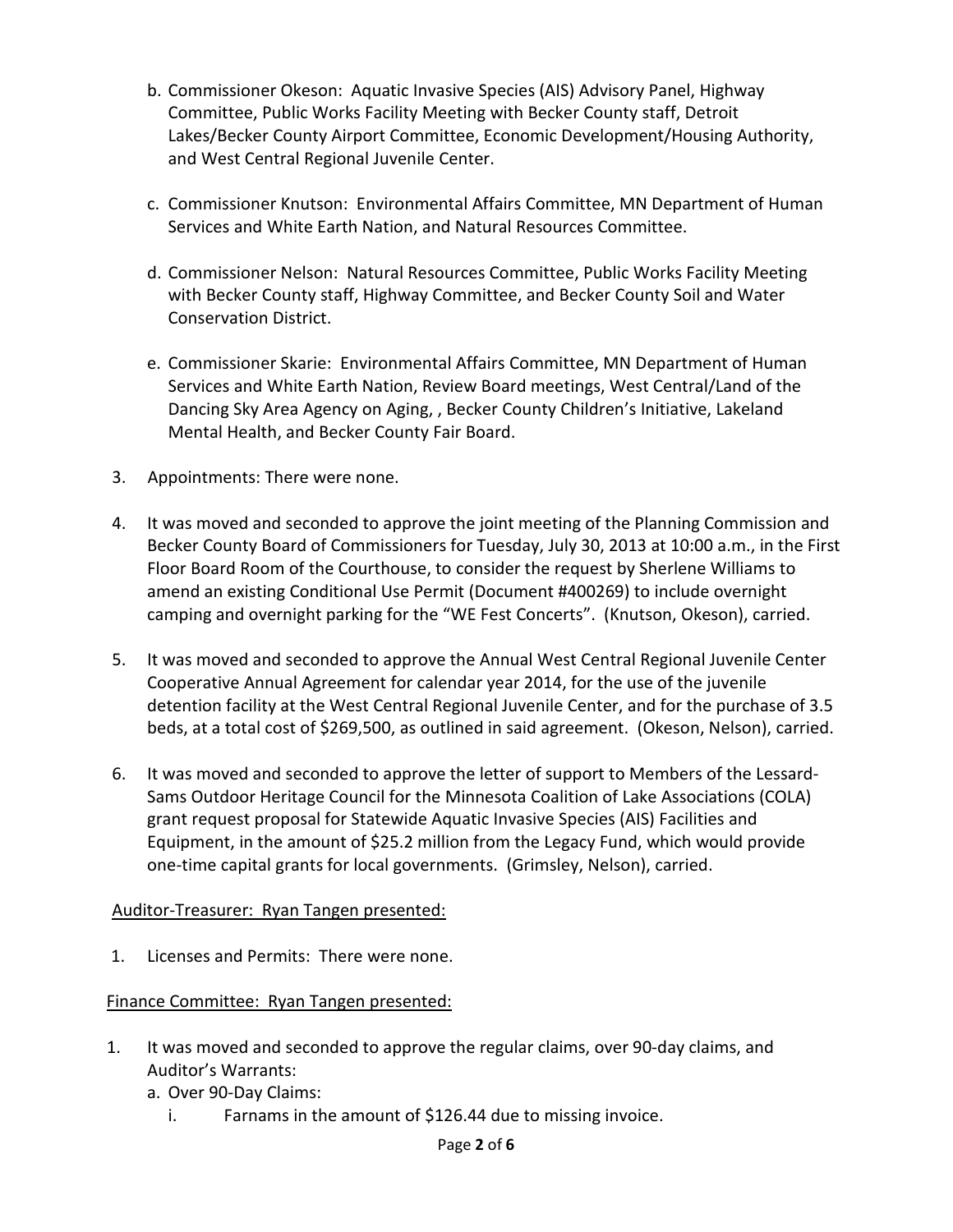- ii. Regions Hospital in the amount of \$205.00 due to required process for coroner's bills.
- iii. Hennepin Healthcare Systems in the amount of \$125.00 due to required process for coroner's bills.
- b. Auditor's Warrants: (Tuesday Bills):
	- i. 07/09/2013 in the amount of \$18,264.16
	- ii. 07/16/2013 in the amount of \$27,681.69
- (Okeson, Nelson), carried.
- 2. It was recommended to approve when presented, to enter into a contract with CodeRed for a reverse 911 system, at an estimated cost of \$7,000 for the first year and \$14,000 for subsequent years, and with funding from the 911 designated account.

# County Administrator: Jack Ingstad, County Administrator presented:

1. It was moved and seconded to approve Resolution 07-13-2G, to ratify the personnel decision to hire a part-time Security Screener. (Nelson, Okeson), carried.

# Emergency Management: Craig Fontaine and Guy Fischer presented:

- 1. It was moved and seconded to authorize entering into a contract with CodeRed to provide Reverse 911 Services, effective through December 31, 2013. (Nelson, Okeson). A roll call vote was taken and the motion carried, with 4 Yeas and 1 Nay.
- 2. It was moved and seconded to approve entering into an agreement with Integrated Solutions Consulting (ICS), for Hazard Mitigation planning, at an estimated cost of \$25,000. (Grimsley, Nelson), carried.

# Natural Resources Management: Marty Wiley presented:

- 1. It was moved and seconded to approve Resolution 07-13-2D, to accept the Northwoods Trail Reapers Grant Award, if received, from the MN Department of Natural Resources for the Federal Recreational Trail Program – Equipment Grant at an amount up to \$58,000, with funds used to replace the 1995 LMC Groomer with a new groomer, and with a 25% match from Northwood Trail Reapers Snowmobile Club, and as outlined in said resolution. (Knutson, Nelson), carried.
- 2. It was moved and seconded to approve moving forward in utilizing county wetland credits of approximately .485 acres, for establishing an access to the Shell Lake Land Block as presented. (Nelson, Okeson), carried.
- 3. It was moved and seconded to approve the addition of 15 acres at an amount of \$1,185 to the existing 2013 Site Prep Contract, and 15,000 trees at an amount of \$1,860, to the 2014 Tree Order, at the approved rate, for a total of \$3,045 added to the existing contracts. (Knutson, Nelson), carried.
- 4. It was moved and seconded to replace the drive cable on the tram at Dunton Locks, as presented. (Okeson, Nelson), carried.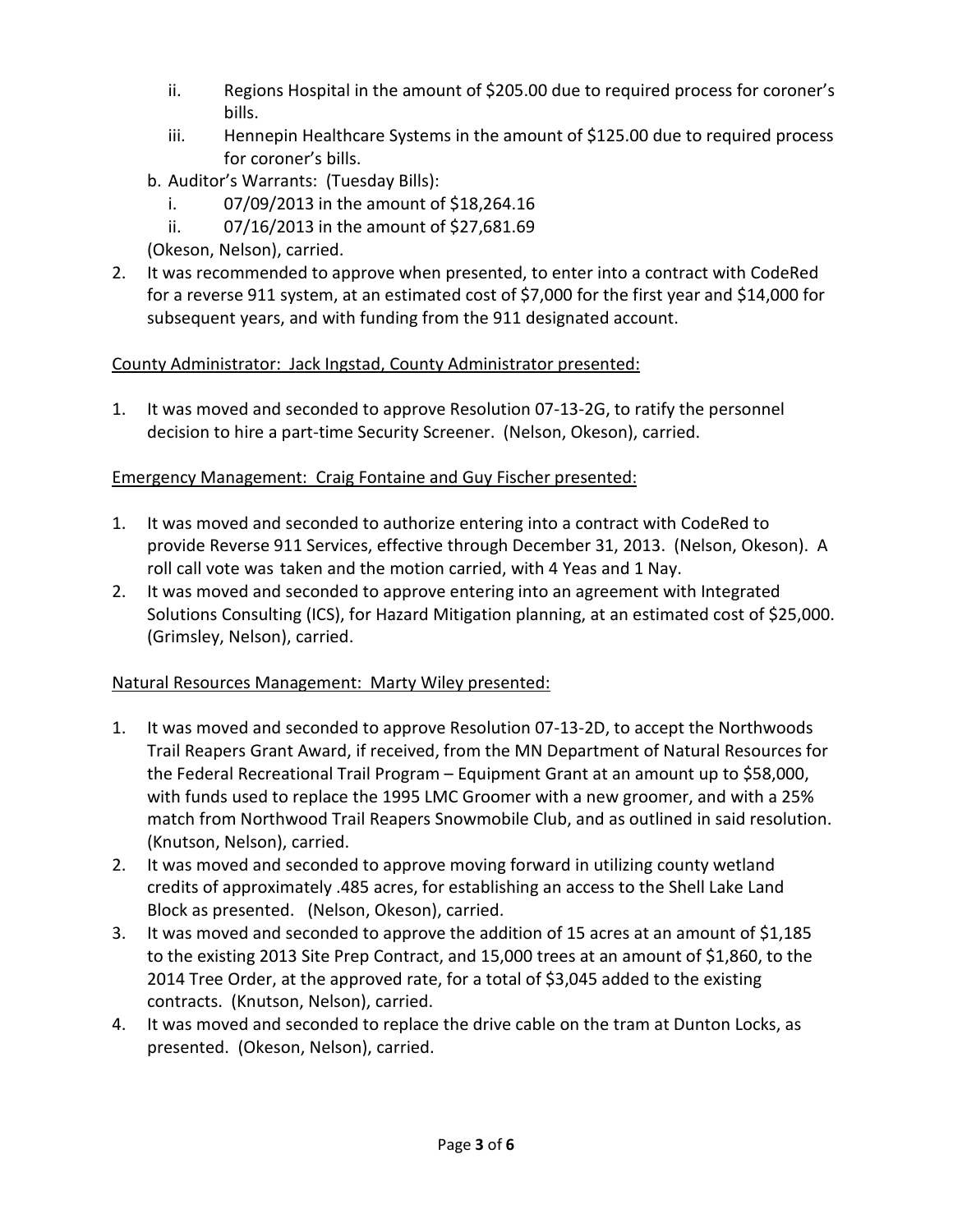### Drug Court Update: Judge Borgen and Don Kautzmann, Drug Court Coordinator, presented:

1. Judge Borgen and Mr. Kautzmann presented a summary and overview on the Clay/Becker County Drug Court. It was noted that since its inception in 2008, Becker County has not had any graduates of the program that have re-offended. The drug court budget for 2013- 2014 was also provided and Judge Borgen requested consideration for continued funding, as Becker County prepares the 2014 budget. Judge Borgen also reported that training for Veterans Court will now be held in Moorhead at the Courthouse, rather than in Oklahoma. In the future, Veterans Court and Drug Court will operate as a dual court system. Board Chair Skarie thanked Judge Borgen and Mr. Kautzmann for their dedication and commitment to the Drug Court system, noting the benefits of this investment.

#### Highway: James Olson presented:

- 1. It was moved and seconded to approve Resolution 07-13-2A, to approve Amendment Number 1 to the Joint Powers Agreement between the four MN/DOT District 4 counties of Becker, Clay, Douglas, and Otter Tail, for Project Number S.P. 088-070-034, to provide that each County agency will perform required field inspection of the contract work in their jurisdiction and provide documentation to Otter Tail County. (Okeson, Nelson), carried.
- 2. a. Mr. Olson provided a Power Point presentation in reference to the proposed \$10.00 Wheelage Tax and up to a ½ Cent Sale Tax for Transportation and Transit Funding.
	- b. Board Chair Skarie opened the Public Hearing. Discussion followed with citizen input.
	- c. Board Chair Skarie closed the public hearing. Following further discussion, the commissioners did not adopt either the \$10 Wheelage Tax or up to a ½ Cent Sales Tax at this time. It was noted that Counties that intended to enact the Wheelage Tax needed to notify the State by August 1, 2013. There will be continued discussion on the Sales Tax in the future. Implementation of the Sales Tax requires at least a 90-day notification and must be designated for a specific transportation project.

# Human Services: Nancy Nelson presented:

- 1. It was moved and seconded to approve the grant project agreement from the MN Department of Health, and Becker County's partnership with Mahube-OTWA for prepregnancy family planning services in the amount of \$59,455. (Grimsley, Nelson), carried.
- 2. It was moved and seconded to approve the Public Health Emergency Preparedness grant from the MN Department of Health, in the amount of \$19,000. (Grimsley, Knutson), carried.
- 3. It was moved and seconded to approve the grant from the MN Department of Human Services to purchase additional LexisNexis licenses for child protection workers, in the amount of \$8,352. (Knutson, Grimsley), carried.
- 4. It was moved and seconded to approve Resolution 07-13-2C, to authorize the transfer of administration of Child Care Subsidy Programs to Lakes and Prairies Community Action Partnership. (Grimsley, Okeson), carried.
- 5. It was moved and seconded to accept the Human Services reports for Adult Services, Children and Family Services, Community Health, Financial Services, Mental/Chemical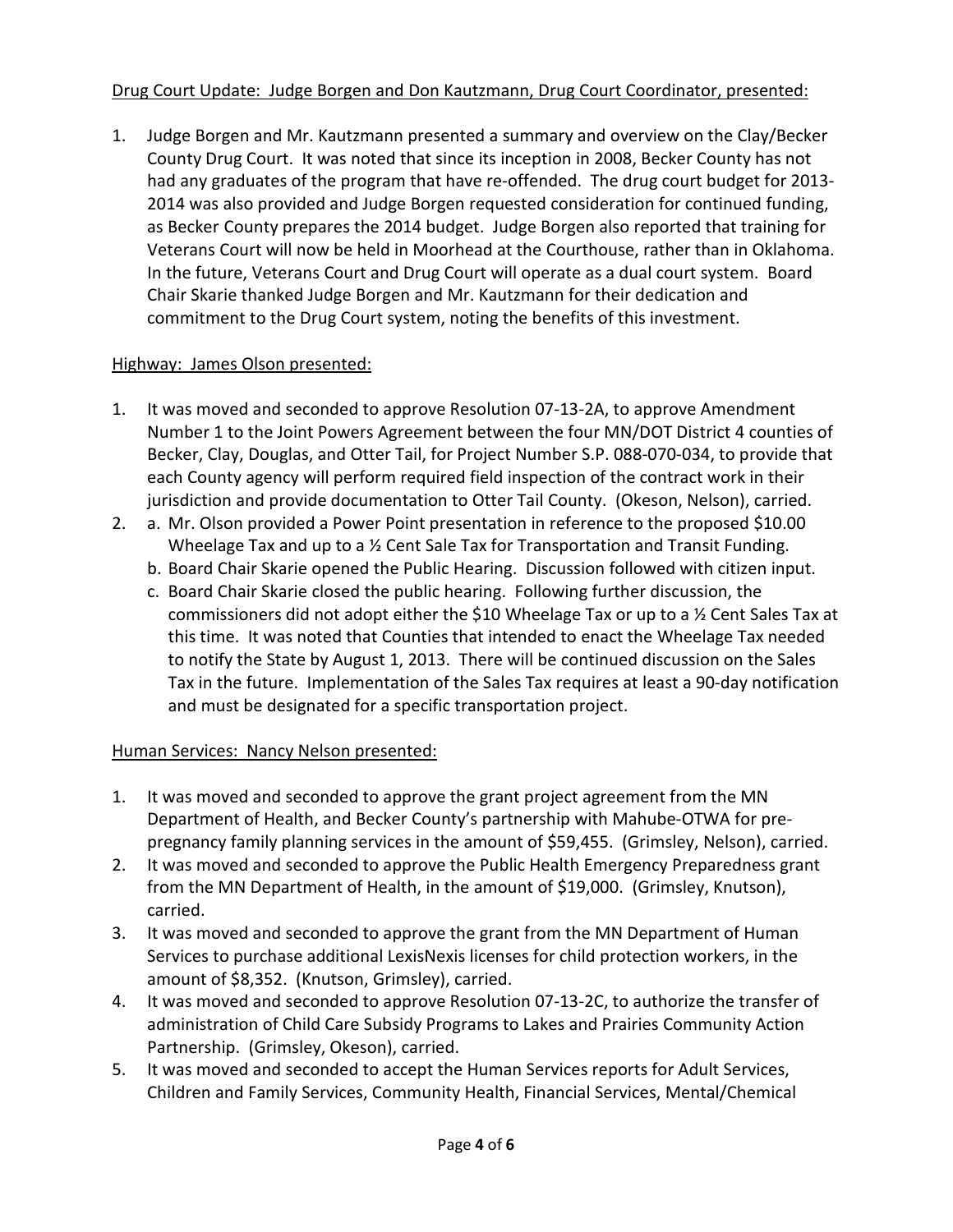Dependency, and Transit. (Nelson, Knutson), carried. It was the consensus of the Board that moving forward, the Human Services reports can be provided quarterly.

- 6. It was moved and seconded to approve the Human Services claims for Human Services, Community Health, and Transit. (Knutson, Okeson), carried.
- 7. Jack Ingstad, County Administrator, reported that at the meeting on July 9, 2013, the Board approved through Resolution 07-13-2F, the hiring of a Registered Nurse/Public Health Nurse, pending program funding and expenditure verification. He reported that the information has been provided and verified and that this serves as an official notification of compliance.

### Information and Technology (IT): Rick Kelsven presented:

1. Mr. Kelsven presented the draft of the proposed Cell Phone Policy. Discussion followed with a request to return to the Board for final approval with the requested changes to the policy.

# Planning and Zoning: Patty Swenson presented:

- 1. It was moved and seconded to concur with the Planning Commission, to deny the request as submitted by Thomas and Sally F. Nelson, for an after-the-fact Conditional Use Permit, to replace an existing retaining wall with expansion, located at 39642 Bald Eagle Haven Road in Eagle View Township, Tulaby Lake Lot Ten (10), Block Number One (1), Bald Eagle Haven, based on the fact the request does not meet the requirements of Chapter 6, Section 8 of the Ordinance. (Knutson, Skarie), carried. It was noted that this application had been tabled at the Board of Commissioners meeting on March 26, 2013 and the applicant requested to be referred back to the Planning Commission with updated/ additional information added to the original request.
- 2. It was moved and seconded to concur with the Planning Commission to approve the request by Leroy and Lavonne Kostrzewski, for a change of zone from Commercial to Residential, for property located at 17473 Highland Drive in Detroit Township, as the change will coincide with the use of the property. (Knutson, Okeson), carried.
- 3. It was moved and seconded to concur with the Planning Commission, to approve the request, as submitted by Dennis Richter, for a Conditional Use Permit for a used auto dealership in an Agricultural Zone, located at 15982 U.S. Hwy. 10 in Lake Park, MN, as the request meets the criteria of the Ordinance and is not detrimental to the surrounding area, and with a maximum number of ten (10) cars on the property at one time noted. (Knutson, Okeson), carried.
- 4. a. The Planning Commission met on July 16, 2013 and denied the request, as submitted by James Elliot, to amend an existing Conditional Use Permit Document #559074 to include operation of a portable ready-mix plant to the existing Jim Elliot Pit, based on the fact that Mr. Elliot was not at the public hearing to represent the application and address concerns of the Board regarding the original Conditional Use Permit stipulations.
	- b. James Elliot of Rollag Hills Aggregate was present today to address the Board in reference to his request, along with Dean Engebretson of Knife River Materials, and to request approval to amend his existing Conditional Use Permit Document #559074, as